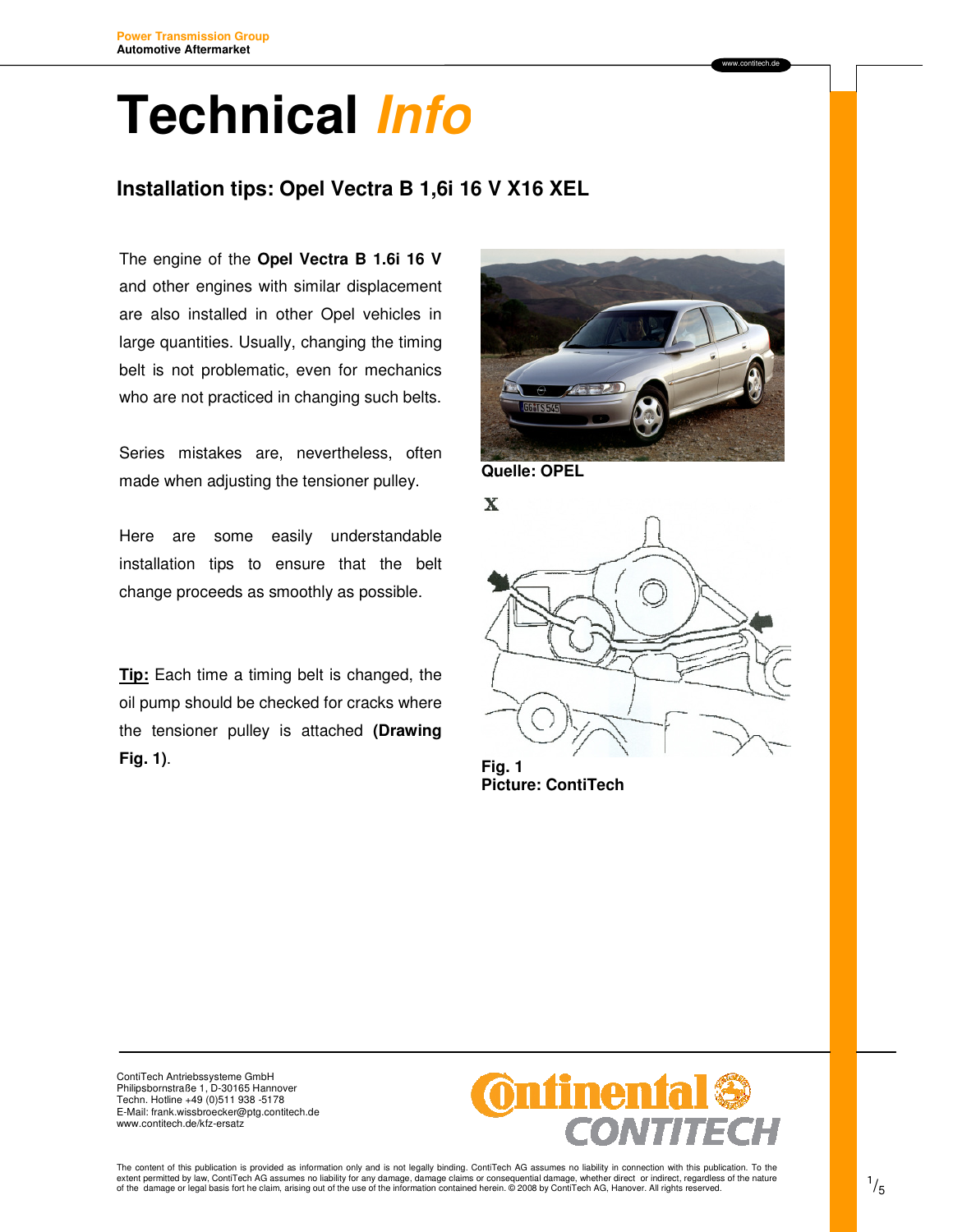## **Installation tips: Opel Vectra B 1,6i 16 V X16 XEL**

### **Removal:**

**1.** First, determine the exact type of vehicle and read the engine code on the engine block **(Fig. 2)**.

**2.** Disconnect the battery and jack-up the vehicle.

**3.** Disconnect air mass plug, remove air filter entirely.

**4.** Now take off the upper belt cover **(Fig. 4)**.

**5.** Release tension from V-ribbed belt clockwise and remove.

**6.** Remove the right front wheel, dismantle the wheel well panel and remove the vibration damper/belt pulley **(Fig. 3)**.

**7.** Now remove the lower belt cover **(Fig. 4)**.



**Picture: ContiTech** 



**Fig. 3 Picture: ContiTech** 



**Fig. 4 Picture: ContiTech**



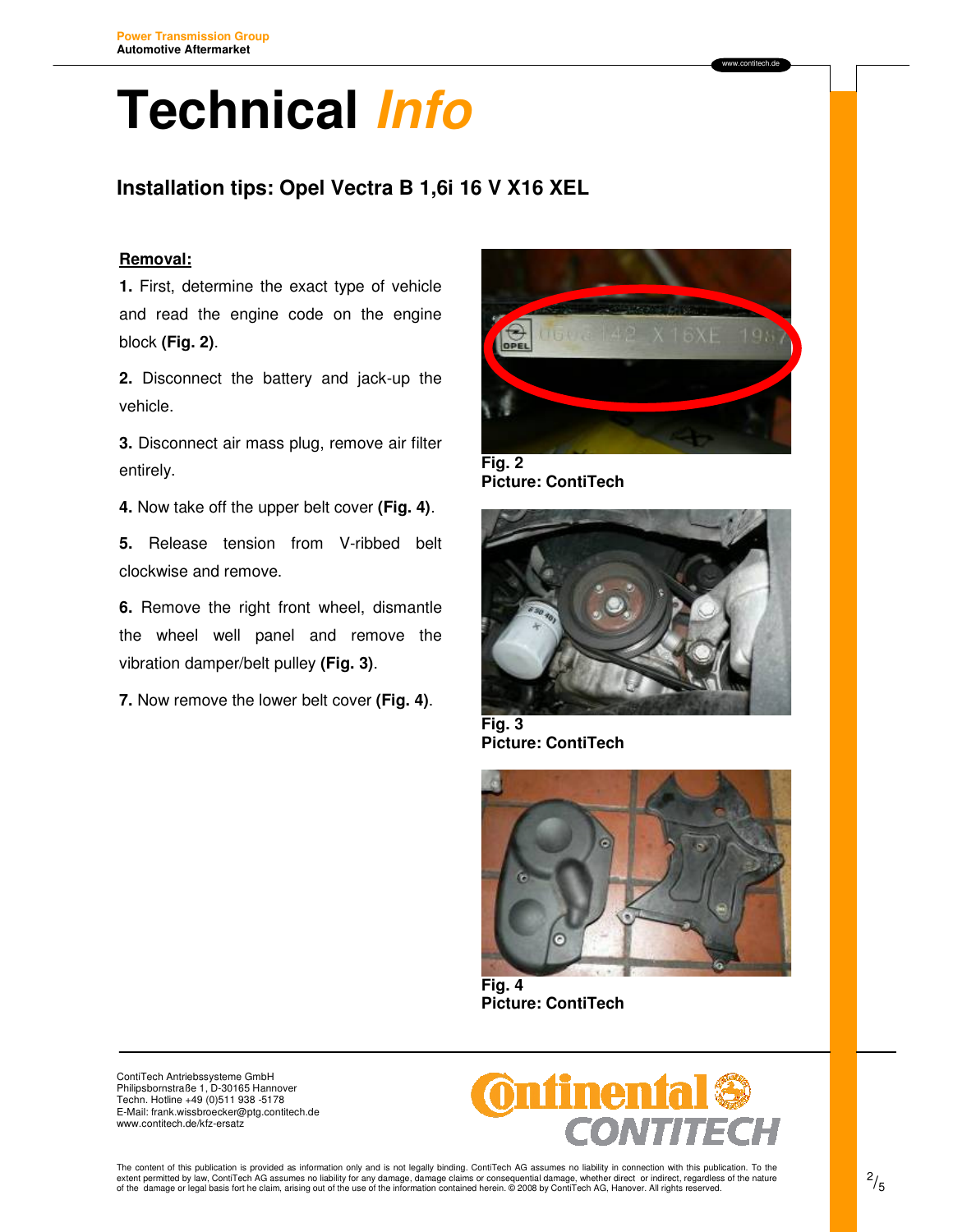### **Installation tips: Opel Vectra B 1,6i 16 V X16 XEL**



**Fig. 5 Picture: ContiTech** 

Turn the engine to the top dead-center position (TDC). The TDC position has been reached when the crankshaft mark points down vertically at the housing mark **(Fig. 5)**  and the camshaft pulley markings point towards each other horizontally **(Fig. 6)**.

Here, the locking tool included in the new ContiTech Toolbox is positioned between the camshaft pulleys **(Fig. 7)**.



**Fig. 6 Picture: ContiTech** 



**Picture: ContiTech**

ContiTech Antriebssysteme GmbH Philipsbornstraße 1, D-30165 Hannover Techn. Hotline +49 (0)511 938 -5178 E-Mail: frank.wissbroecker@ptg.contitech.de www.contitech.de/kfz-ersatz

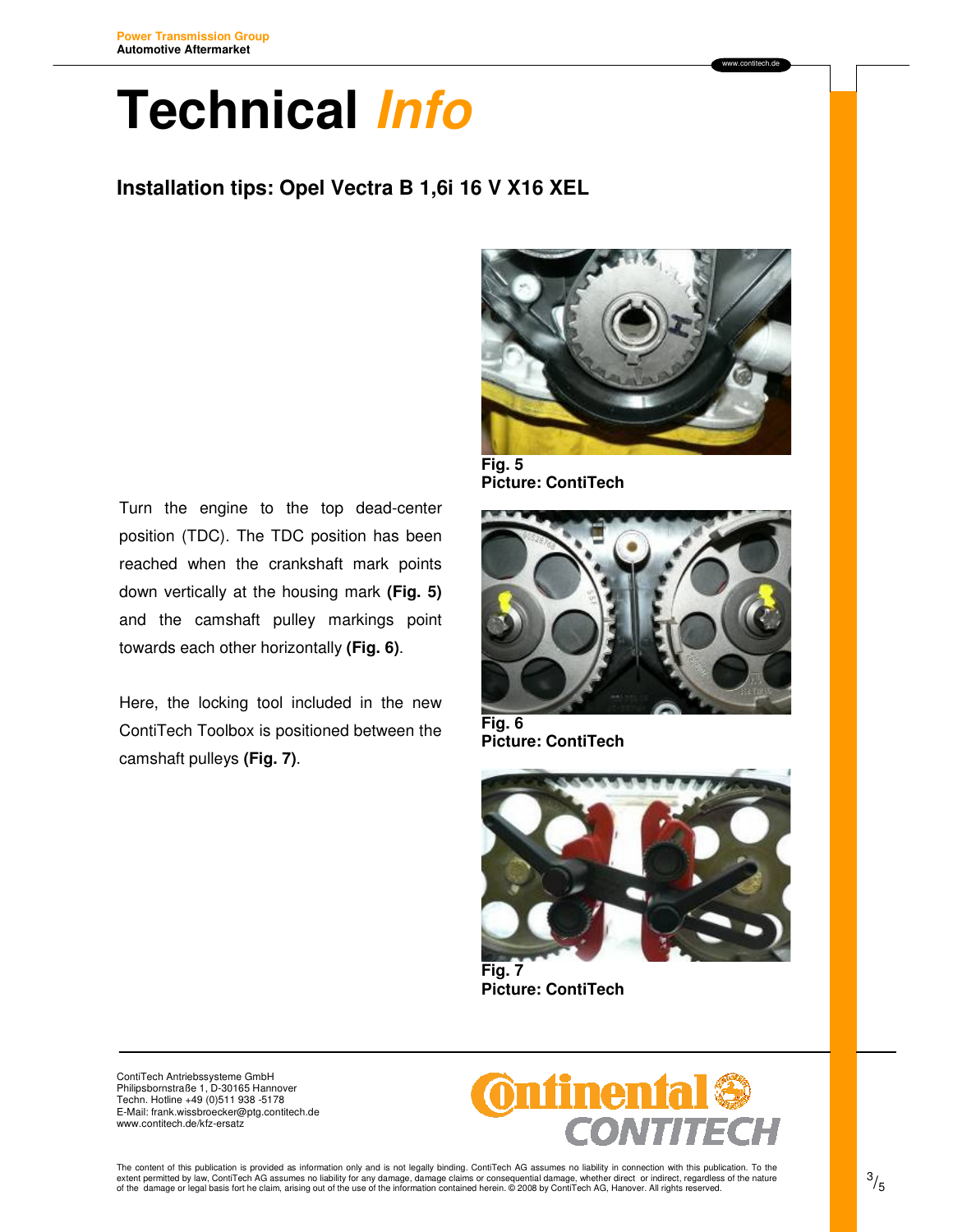### **Installation tips: Opel Vectra B 1,6i 16 V X16 XEL**

Now loosen the tensioner pulley bolt and remove the slackened timing belt **(Fig. 8)**.

### **Installation:**

1. Position the new timing belt against the rotational direction starting at the crankshaft gear **(Fig. 9)**. Now tension a new tensioner pulley counterclockwise **(Fig. 10)** using the eccentric bracket and tighten by hand using the TORX bolt provided. The pointer on the tensioner pulley should now be on the right stop.

This is extremely important, since otherwise the belt drive will start making noise in a short time due to insufficient tension.

The engine is now rotated by hand in the running direction at least twice. Be certain to first remove the locking tool.



**Fig. 8 Picture: ContiTech** 



**Fig. 9 Picture: ContiTech** 



 $Fig. 10<sup>6</sup>$ **Picture: ContiTech**



ContiTech Antriebssysteme GmbH Philipsbornstraße 1, D-30165 Hannover Techn. Hotline +49 (0)511 938 -5178 E-Mail: frank.wissbroecker@ptg.contitech.de www.contitech.de/kfz-ersatz